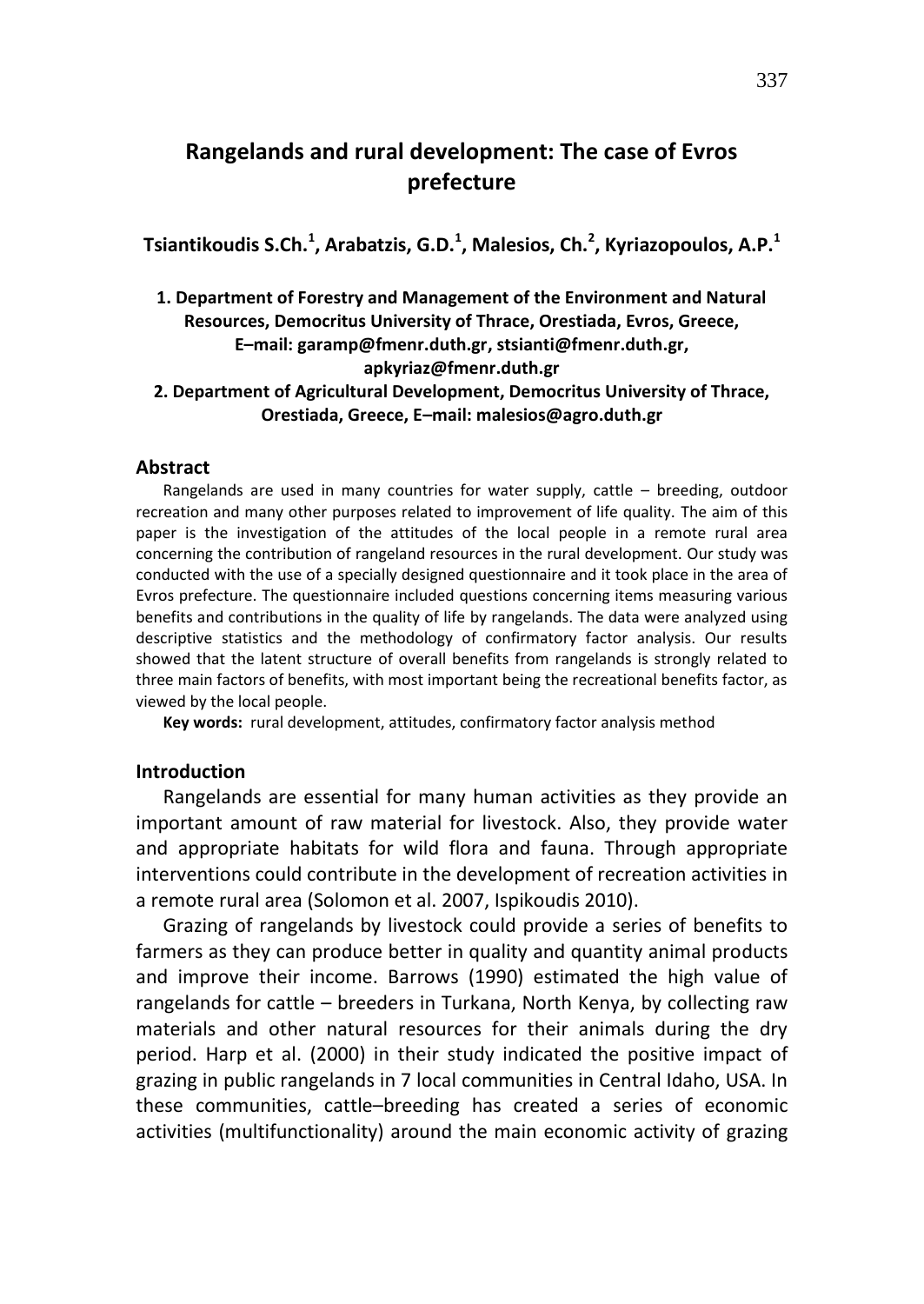that are related to the main one and they are dependent to each other. In Turkey, Boz et al. (2005) investigated the contribution of cattle – breeding in the quality of life of local people in Kahramanmaras region, northeastern end of the European part of Turkey. Some of the indirect benefits of cattle – breeding in rangelands are the increase of organic material in the ground due to the natural animal manuring. Through this process farmers can utilize a non productive land which was not available before.

In the current study we investigate the attitudes of the local people in a rural area about the overall benefits from rangelands were recorded and analyzed by applying Confirmatory Factor Analysis method.

## **Materials and methods**

To investigate opinion of local community towards rural development through rangeland resources or rangelands we have used the method of personal interviews through a questionnaire. Specifically, the questionnaire included a total of 23 questions from which we use 11 for our research, all of them measured on an ordinal scale. The questions we use were related to possible amenity factors that influence quality of life of the local people (Tsiantikoudis 2011).

The survey was conducted the year 2009. Based on simple random sampling we have completed a total of 385 questionnaires (Tsiantikoudis 2011). We attempt to measure individual overall benefits from rangelands for the data collected by implementing a Confirmatory Factor Analysis (CFA) model.

Factor analysis is a statistical method for finding a small set of unobserved variables (also called latent variables or factors) which can account for the covariance among a larger set of observed variables (manifest variables). Depending on whether one wishes to explore patterns in the data or to test explicitly stated hypotheses, factor analysis is divided into exploratory factor analysis and confirmatory factor analysis, respectively. Confirmatory factor analysis is theory-driven. With CFA it is possible to place meaningful constraints on the factor model, such as setting the effect of one latent variable to equal zero on a subset of the observed variables. The advantage of CFA is that it allows for testing hypotheses about a particular factor structure. There are several statistical packages providing CFA model fitting, such as LISREL (Jöreskog et al. 2003) and Mplus (Muthen and Muthen 2001).

In the current study, CFA is utilized in order to measure individual overall benefits from rangelands for the data collected from local people. Specifically, by utilizing the 11 observed variables, we hypothesize that the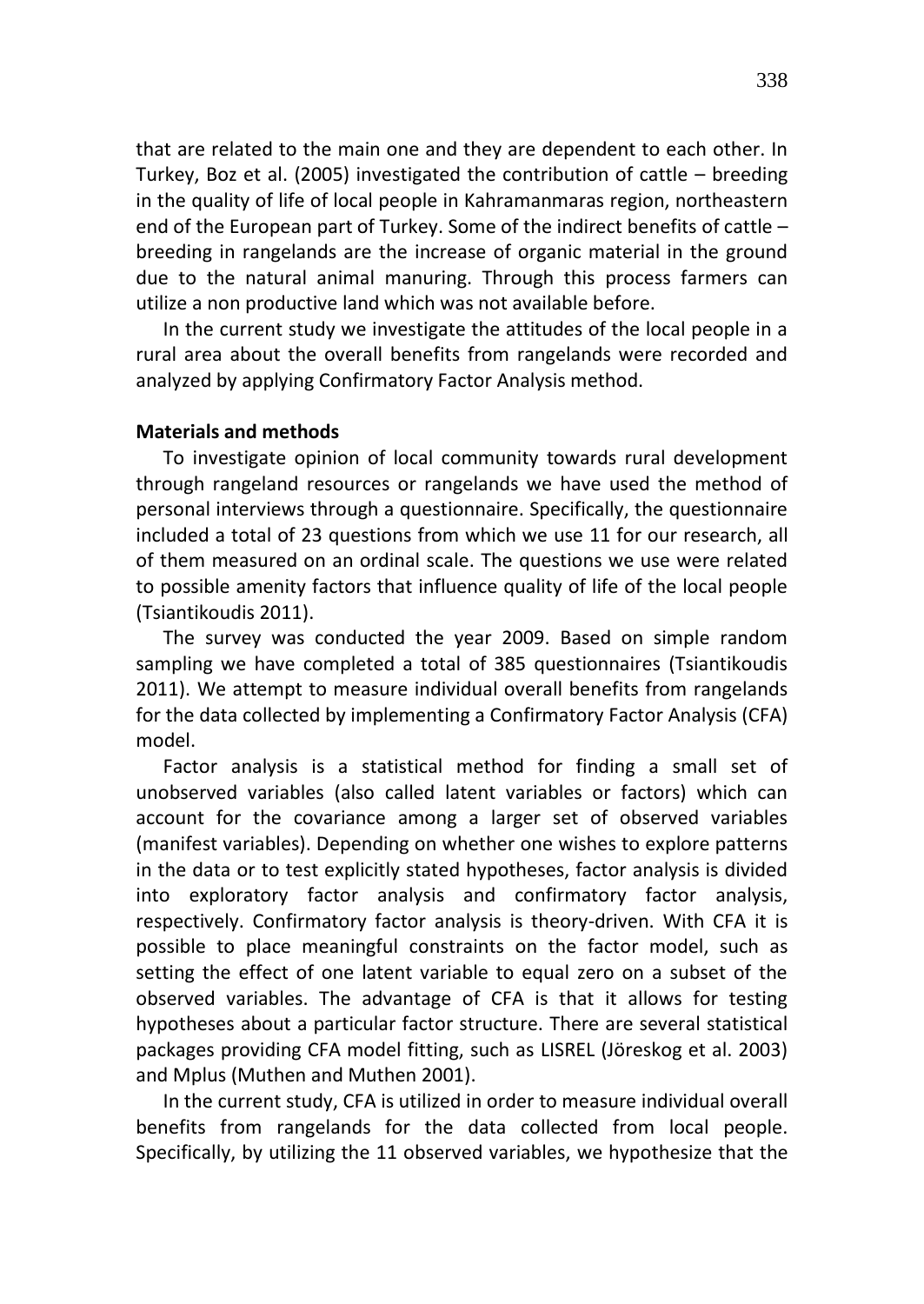overall benefits from rangelands use–as described by the respondents through the set of 11 observed variables–are a realization of three other latent structures expressing dimensions of benefits, specifically the following:

The first one includes the following questions: "Provide good income", "Significant cultural and historical value", "High protective value (floods etc)" and "Enhance the residence of local people" and represents the attitudes of the local people for the possible immaterial values of rangeland resources.

The second one of the three structures is constitute by the following questions: "Increase cattle–breeding activity", "Increase agricultural activity" and "Provide opportunities for the enhancement of organic cattle– breeding". It represents the attitudes of local people for the "enhancement of primary sector" and its benefit.

Finally, the third structure constitutes by the following questions: "Enhance landscape beauty", "Rich flora and fauna", "Provide opportunities for recreation and athletics" and "Contribute to hunting activities". This structure represents local people's attitudes about the recreational benefits of rangeland resources.

Due to the ordinal nature of our data we obtain the model estimates by implementing Weighted Least Squares WLS estimation methodology.

Confirmatory Factor Analysis then was used to test the hypothesized factor structure and to assess its fit to the data through significant tests on each factor loading (Jöreskog and Sörbom 1979). Specifically, we test the validity of our model by using several alternative fit statistics (see, for instance, Marsh and Balla 1994), available by the LISREL software.

## **Results and Discussion**

In the current section we present the results of the CFA model already described in the previous section. The following Τable 1 and Figure 1 presents the observed items used in the CFA model as well as the three latent factors used for the establishment of the overall benefits latent structure.

As one observes from the results, the total benefit of rangeland resources is represented by the aforementioned three structures from which the structure of "recreation benefits" has the highest contribution in the configuration of the overall benefit (0.95). In this structure the most important factors are "Rich flora and fauna" (0.79) and "Provide opportunities for recreation and athletics" (0.78). Second in contribution is the structure of "primary sector benefits" (0.85). In this structure the most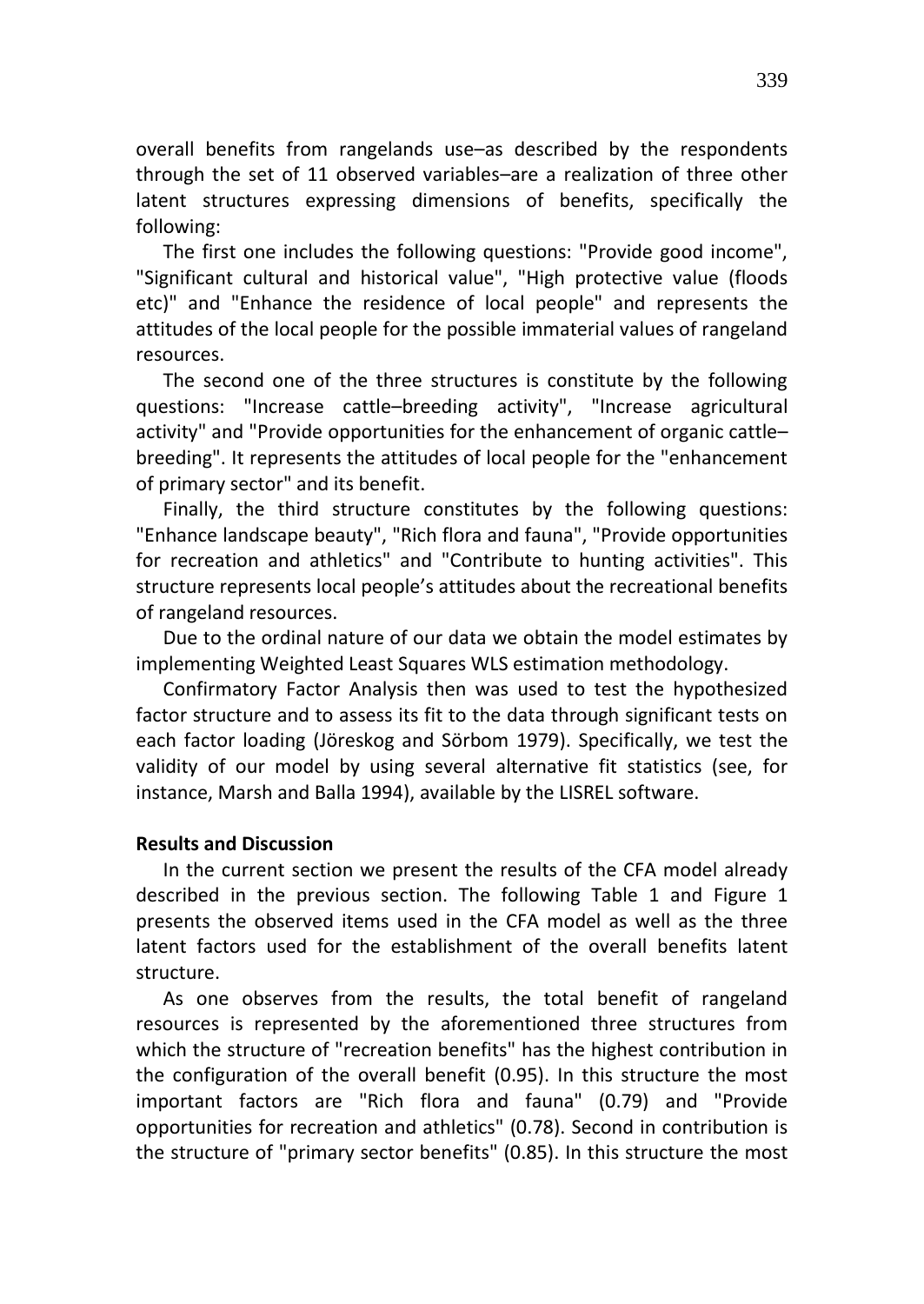important factors are "Opportunities for the enhancement of organic cattle–breeding" (0.78) and "Increase agricultural activities" (0.73). Finally the third important structure in the configuration of the overall benefit is "Immaterial benefits" (0.74) having as most important factors "Enhancement of local peoples residence" (0.81) and "Significant cultural and historical value" (0.70).

| Factor                                                          | <b>Questions</b>                               |  |
|-----------------------------------------------------------------|------------------------------------------------|--|
| Possible Immaterial<br>benefits from rangeland<br>use [IMM BNF] | Provide good income (Q1)                       |  |
|                                                                 | Significant cultural and historical value (Q2) |  |
|                                                                 | Protection value (floods) (Q3)                 |  |
|                                                                 | Enhance residence of local people (Q4)         |  |
| Possible benefits from                                          | Increase cattle $-$ breeding activities (Q5)   |  |
| primary sector from                                             | Increase agricultural activities (Q6)          |  |
| rangeland use                                                   | Provide opportunities for the enhancement      |  |
| [PRIM BFF]                                                      | of organic cattle-breeding (Q10)               |  |
|                                                                 | Enhance landscape beauty (Q7)                  |  |
| Possible recreational                                           | Rich flora and fauna (Q8)                      |  |
| benefits from rangeland                                         | Provide opportunities for recreation and       |  |
| use [REC BNF]                                                   | athletics (Q9)                                 |  |
|                                                                 | Contribute to hunting activities (Q11)         |  |

**Table 1.** Factors concerning overall benefit and related observed items



Figure 1. Path Diagram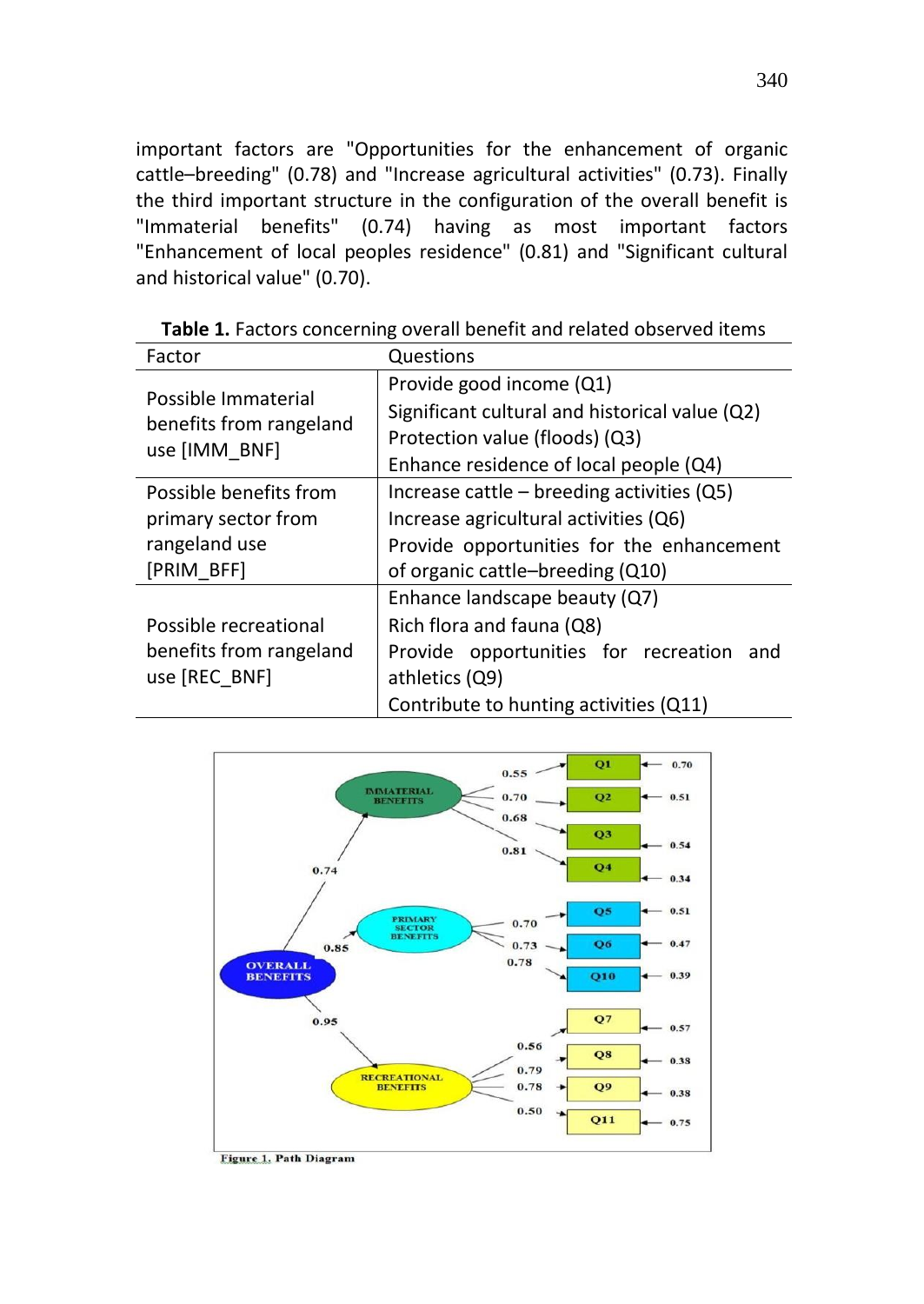Table 2 presents goodness-of-fit statistics along with the corresponding boundaries for acceptable model fit for each index in order to summarize results obtained for model fit by goodness of fit indices.

| Table 2. Fit Indices obtained by LISREL |                                                  |                        |
|-----------------------------------------|--------------------------------------------------|------------------------|
| Goodness of<br>fit Indices              | Index value for the second-order<br>factor model | Accepted<br>boundaries |
|                                         |                                                  | for close fit          |
| <b>RMSEA</b>                            | 0.1                                              | $0.00 - 0.06$          |
| GFI                                     | 0.98                                             | > 0.90                 |
| <b>AGFI</b>                             | 0.97                                             | > 0.90                 |
| <b>NNFI</b>                             | 0.93                                             | > 0.90                 |
| NFI                                     | 0.94                                             | > 0.90                 |

As the above results suggest, CFA indicated that the second-order factor model tested provided a good fit to the 11 observed variables.

#### **Conclusions**

CFA method that has been applied in this study is adapted satisfactorily to our data and we can confirm this fact through the high loadings of the factors from every structure and also through the high loading value of the overall benefit structure on the three other factors. Local people of Evros prefecture estimate that the available rangeland resources can provide a series of material and immaterial benefits to their communities.

The implementation of such methods of attitude grouping in a local community provides the opportunity to the decision makers to design and implement concrete developmental policies in a remote rural area for the sustainable management of natural resources, such as rangelands. Through these policies, a local community can be developed, enhance its services and improve standards of living.

#### **References**

**Barrow E., 1990.** Usufruct rights to trees: the role of Ekwar in dryland central Turkana, Kenya. *Human Ecology*, 18(2):163–176.

**Boz I., C. Akbay , G. Jordan and A. Kamalak, 2005.** Measuring Livestock Farmer's Effect on Sustainable Agricultural and Rural Development. *Livestock Research for Rural Development*, 17(8). ISSN 0121–3784.(http://www.lrrd.org/lrrd17/8/boz17088.htm)

**Harp J.A., R.R. Loucksand N.J. Hawkings, 2000.** Spatial distribution of economic change from Idaho ranches. *Journal of Range Management*, 53(2):164–169.